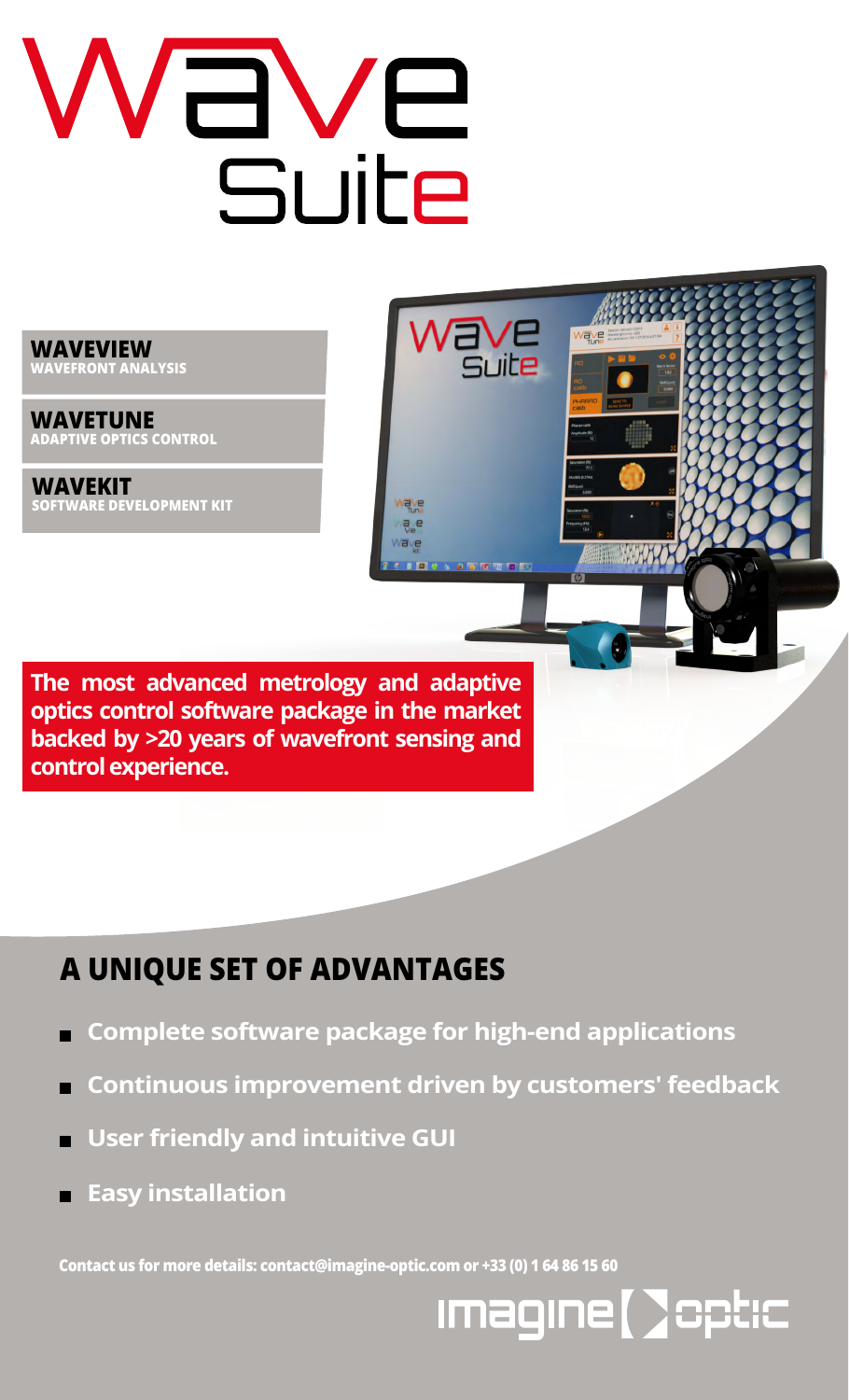

**Specifically designed for HASO™ wavefront sensors, WaveView can be used by both beginners and experts. Behind the ergonomic interface, powerful functionality (more than 150 features) unique to the HASO™ series awaits for you.**

**Using only one program, you can measure phase and intensity simultaneously and independently. Each user can customize the WaveView screen layout and import or export data in several formats.**

#### **WITH WAVEVIEW, YOU CAN**

- **PERFORM ZONAL AND MODAL WAVEFRONT RECONSTRUCTION**
- **COL VIEW THE RAW CAMERA DATA**
- **COL DISPLAY WAVEFRONT AND INTENSITY MAPS**
- $\sim$ **MODIFY VARIOUS ALGORITHM SETTINGS**
- $\overline{\phantom{a}}$ **ACTIVATE OPTIONS TO SIMULATE WAVE PROPAGATION AS THE POINT SPREAD FUNCTION (PSF), STREHL RATIO, MODULATION TRANSFER FUNCTION (MTF) AND ADVANCED LASER PARAMETER M²**
- $\mathcal{L}_{\mathcal{A}}$ **RECONSTRUCT A FULL-PUPIL WAVEFRONT EVEN WITH RANDOM OBSTRUCTIONS**

#### **WAVEFRONT ANALYSIS**

#### **Wavefront reconstruction**

**Wavefront reconstruction by either Zonal or modal methods from computed local slopes\***



#### **Modal coefficients**

**Displaying coefficients that result from the projection of slopes\* on the bases of Zernike or Legendre polynomials**



**Throughout Shack-Hartmann formalism, local slope\* is defined as the tangent of the angle between the wavefront and a theoretical perfect plane located on the principal object plane of the microlens matrix**

#### **SOFTWARE OPTIONS**

**PSF**

**Encircled energy calculation**

#### **Strehl ratio**

**Comparing the actual maximum intensity at the focal plane to a perfect theoretical distribution of intensity without aberrations**



MTF

**M²**

**Representing MTF as a curve, using contrast to indicate the spatial frequency in a given direction Calculating for all directions at the same time**



**Calculating the propagation of the electromagnetic field at different planes**

**Reconstructing the envelope of propagation**

**Providing information on the waist and divergence of the beam or in a given direction**



**WaveTune is an easy-to-use adaptive optics control software with an intuitive user-oriented interface. It is perfectly adapted to HASO™ sensors as well as a wide variety of active optics including ILAO Star™, Mirao™ and Spatial Light Modulator (SLM).** 

**WaveTune controls active optics and HASO™ wavefront sensor in a feedback loop. It computes commands to be sent to the deformable element according to the measurement supplied by the wavefront analyzer. WaveTune is optimized for high-power laser applications.**



#### **WITH WAVETUNE, YOU CAN**

- **CONTROL HASOTM AND ACTIVE COMPONENTS BASED ON MEASUREMENTS**  $\sim$
- r. **MEASURE AND ANALYZE INFLUENCE MATRIX**
- **CORRECT THE WAVEFRONT IN OPEN-LOOP OR CLOSED-LOOP PROCESS** r.
- **INTEGRATE SECURITY CHECK FUNCTIONS WITH DIFFERENT CONFIGURATION OF SETTINGS** m.
- F. **MODIFY THE TARGET WAVEFRONT IN REAL-TIME USING ZERNIKE POLYNOMIALS**
- п **CREATE SESSIONS TO CONTROL DIFFERENT OPTICAL SET-UPS WITH A SINGLE SOFTWARE**
- п **CONNECT WITH WAVEVIEW TO EMPLOY ITS ADVANCED WAVEFRONT ANALYSIS FEATURES**
- **CONTROL A FULL-PUPIL WAVEFRONT EVEN WITH RANDOM OBSTRUCTIONS** п

#### **WAVEFRONT CORRECTION**



#### **SOFTWARE OPTION**

**Pharao, a "Phase Retrieval" software Diagnosis camera for correcting residual aberrations at the end of the laser chain Focal spot optimization module for WaveTune software**